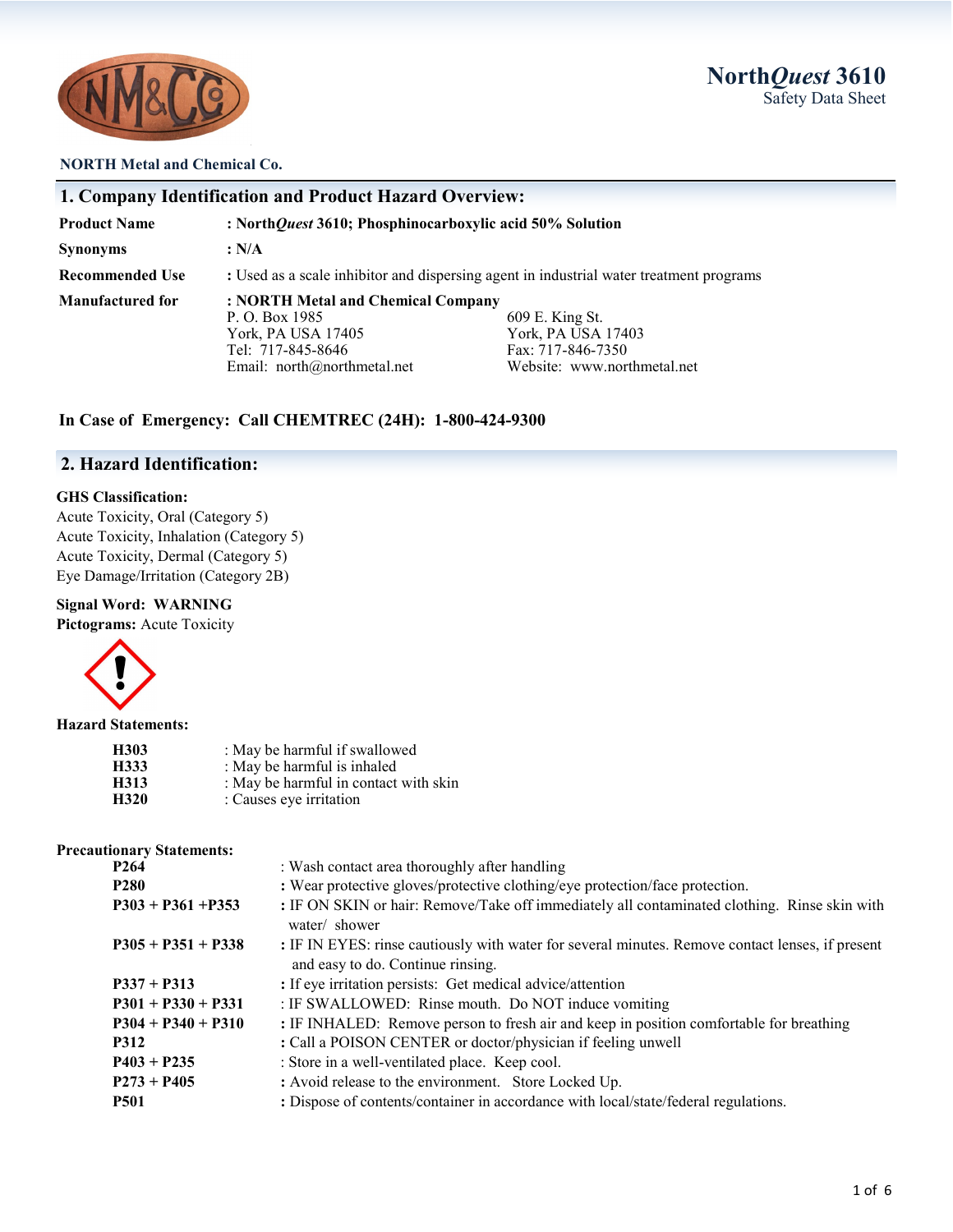# **3. Composition/Information on Ingredient:**

#### **Chemical Name : North***Quest* **3610; Phosphinocarboxylic acid 50% Solution**

**Chemical Family :** Acrylic Polymers

| Substance:                                        | <b>CAS Number:</b> | <b>Hazard</b> | Compo. $(\% )$ |
|---------------------------------------------------|--------------------|---------------|----------------|
| 2-Propenoic acid, polymer with sodium phosphinate | 71050-62-9         | See section 2 | $45 - 55\%$    |
| Water                                             | 7732-18-5          |               | Proprietary    |

| <b>4. First Aid Measures:</b> |                                                                                                                                                                                                |
|-------------------------------|------------------------------------------------------------------------------------------------------------------------------------------------------------------------------------------------|
| Eyes                          | : Flush with running water for at least fifteen minutes, periodically lifting upper and lower eyelids.<br>Remove any contact lenses if safe to do so. If irritation persists, get medical aid. |
| <b>Skin</b>                   | : Flush skin with plenty of running water and soap. Remove contaminated clothing. If irritation<br>persists, get medical aid. Clean and dry contaminated clothing thoroughly before reuse.     |
| Ingestion                     | : If the product is swallowed, drink 1 to 2 glasses of water. Consult a physician if necessary. Never<br>give anything by mouth to an unconscious person.                                      |
| <b>Inhalation</b>             | : If safe to do so, remove individual from further exposure. Keep warm and at rest. If cough or other<br>symptoms develop, call doctor/poison center immediately.                              |
| <b>Note to Physician</b>      | : Treat symptomatically.                                                                                                                                                                       |
|                               | <b>PPE for first responders</b> : Gloves and safety goggles are highly recommended.                                                                                                            |

# **5. Fire Fighting Measures:**

| Flash Point $(^{\circ}C)$                                    | : Non-combustible                                                                                                                                                                                                                                                                                                                                                                                                                                                                                                                                                        |
|--------------------------------------------------------------|--------------------------------------------------------------------------------------------------------------------------------------------------------------------------------------------------------------------------------------------------------------------------------------------------------------------------------------------------------------------------------------------------------------------------------------------------------------------------------------------------------------------------------------------------------------------------|
| <b>Flammable Limits</b>                                      | : Not applicable                                                                                                                                                                                                                                                                                                                                                                                                                                                                                                                                                         |
| <b>Auto ignition Temp.</b>                                   | : Not applicable                                                                                                                                                                                                                                                                                                                                                                                                                                                                                                                                                         |
| <b>Decomposition Temp.</b>                                   | : Not available                                                                                                                                                                                                                                                                                                                                                                                                                                                                                                                                                          |
| <b>Flame Propagation or</b><br><b>Burning Rate of Solids</b> | : No data available.                                                                                                                                                                                                                                                                                                                                                                                                                                                                                                                                                     |
| <b>General Hazard</b>                                        | : Evacuate personnel in a manner to avoid inhalation of irritating and/or harmful fumes and<br>smoke.                                                                                                                                                                                                                                                                                                                                                                                                                                                                    |
| <b>Extinguishing Media</b>                                   | : Carbon Dioxide, extinguishing powder, water spray, or dry chemical. Appropriate for the surrounding<br>area.                                                                                                                                                                                                                                                                                                                                                                                                                                                           |
| <b>Hazardous Combustion</b>                                  |                                                                                                                                                                                                                                                                                                                                                                                                                                                                                                                                                                          |
| <b>Products</b>                                              | : Carbon Oxides, Nitrogen oxides, Sulfur Oxides, Phosphorous Oxides, and other hazardous compounds.                                                                                                                                                                                                                                                                                                                                                                                                                                                                      |
|                                                              | Fire Fighting Procedures: Material can splatter above 100C/212F.Cool exposed containers with water Spray to prevent over<br>heating. Dry residue of the product may also burn.                                                                                                                                                                                                                                                                                                                                                                                           |
|                                                              | Fire Fighting Equipment: Respiratory and eye protection are required for fire fighting personnel. Full protective equipment<br>(bunker gear) and self-contained breathing apparatus (SCBA) should be used for all indoor fires<br>and any significant outdoor fires. Evacuate area and fight fire from safe distance or a protected<br>location. Move fire-exposed containers, if allowable without sacrificing the safety of others and<br>firefighters. If possible without risk, firefighters should control run-off water to prevent environmental<br>contamination. |
|                                                              | Considirity to Statio Discharge . No date evailable                                                                                                                                                                                                                                                                                                                                                                                                                                                                                                                      |

**Sensitivity to Static Discharge :** No data available **Sensitivity to Mechanical Impact :** No data available

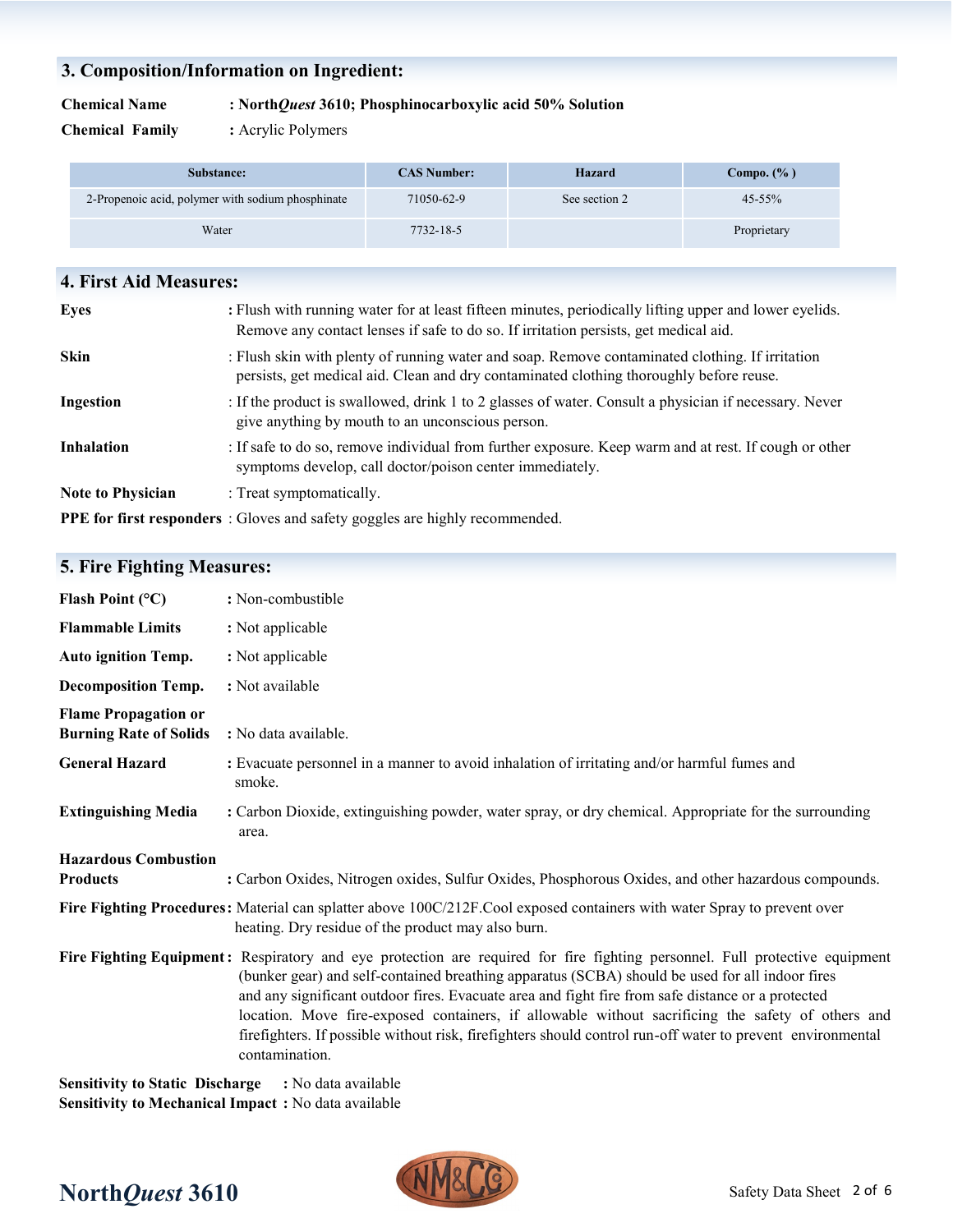| <b>6. Accidental Release Measures:</b>      |                                                                                                                                                                                                                                                                                                                                                           |
|---------------------------------------------|-----------------------------------------------------------------------------------------------------------------------------------------------------------------------------------------------------------------------------------------------------------------------------------------------------------------------------------------------------------|
| <b>Protective Gear for Personnel:</b>       |                                                                                                                                                                                                                                                                                                                                                           |
|                                             | For Small Spill : Safety glasses or chemical splash goggles, chemically resistant gloves (rubber/latex), chemically<br>resistant boots, and any appropriate body protection to minimize direct contact to the skin.                                                                                                                                       |
|                                             | For Large Spill: Triple gloves (rubber and nitrile over latex), chemical resistant suit, boots, hard hat, full face mask/an air<br>purifying respirator (NIOSH approved). Self contained breathing apparatus must be worn in situations<br>where fumigant gas generation and low oxygen levels are a consequence of contamination from the<br>leak.       |
| <b>Spill Clean-up</b><br><b>Procedures:</b> |                                                                                                                                                                                                                                                                                                                                                           |
|                                             | For Small Spill : In the event of a small spill, the leak should be contained with an absorbent pad and placed in a properly<br>labeled waste disposal container immediately. Clean the spill area with water. Do not let chemical/waste<br>enter the environment                                                                                         |
|                                             | For Large Spill: In the event of a large spill, contain the spill immediately and dispose according to state, federal, and<br>local hazardous waste regulation. Do not let chemical/waste enter the environment.                                                                                                                                          |
| Environmental                               |                                                                                                                                                                                                                                                                                                                                                           |
| <b>Precaution</b>                           | : Water spill: use appropriate containment to avoid run off or release to sewer or other waterways.<br>Land spill: use appropriate containment to avoid run off or release to ground.<br>General precaution: remove containers of strong acid and alkali from the release area.                                                                           |
| <b>Release Notes</b>                        | : If spill could potentially enter any waterway, including intermittent dry creeks, contact local authorities.                                                                                                                                                                                                                                            |
| 7. Handling and Storage:                    |                                                                                                                                                                                                                                                                                                                                                           |
| <b>Handling</b>                             | : Use appropriate personal protective equipment as specified in Section 8. Handle in a well-ventilated<br>area. Handle in a manner consistent with good industrial/manufacturing techniques and practices.<br>Wash hands thoroughly with soap and water after use. Remove contaminated clothing and protective<br>equipment before entering eating areas. |

**Storage : Store in a cool, dry well-ventilated area. Keep containers closed when not in use. Keep product isolated**  from incompatible materials/conditions such as freezing temperatures. Empty containers retain vapor and material residue. Observe all recommended safety precautions until container is cleaned, reconditioned or destroyed. Store away from oxidizing agents and alkalis.

#### **8. Exposure Controls and Personal Protection:**

**Engineering Controls :** Use appropriate engineering controls to minimize exposure to vapors generated via routine use. Maintain adequate ventilation of workplace and storage areas. Eye wash facilities and emergency shower must be available when handling this product.

#### **Personal Protective Equipment** : Eyes and face: Wear tightly-sealed safety glasses with side shields or goggles when handling this material. **Skin:** Avoid direct contact with skin. Wear neoprene gloves, apron, boots or whole bodysuit when handling this product. **Respiratory:** Avoid breathing vapor or mist. Use NIOSH approved respiratory protection equipment when air borne exposure is excessive. If used, full face-piece replaces the need for face shield and/ or chemical goggles. Consult the respirator manufacturer to determine the appropriate type of equipment for a given application. **Work Hygienic Practices:** Facilities storing or using this material should be equipped with emergency eyewash, and a safety

 shower. Good personal hygiene practices should always be followed. Never eat, drink, or smoke in work areas.

#### **Exposure Limits:**

| Substance:                                        | CAS No.:   | <b>OSHA STEL</b> | <b>OSHA PEL</b> | <b>ACGIH TLV</b> | <b>ACGIH STEL</b> |
|---------------------------------------------------|------------|------------------|-----------------|------------------|-------------------|
| 2-Propenoic acid, polymer with sodium phosphinate | 71050-62-9 | N/A              | N/A             | N/A              | N/A               |



# **North***Quest* 3610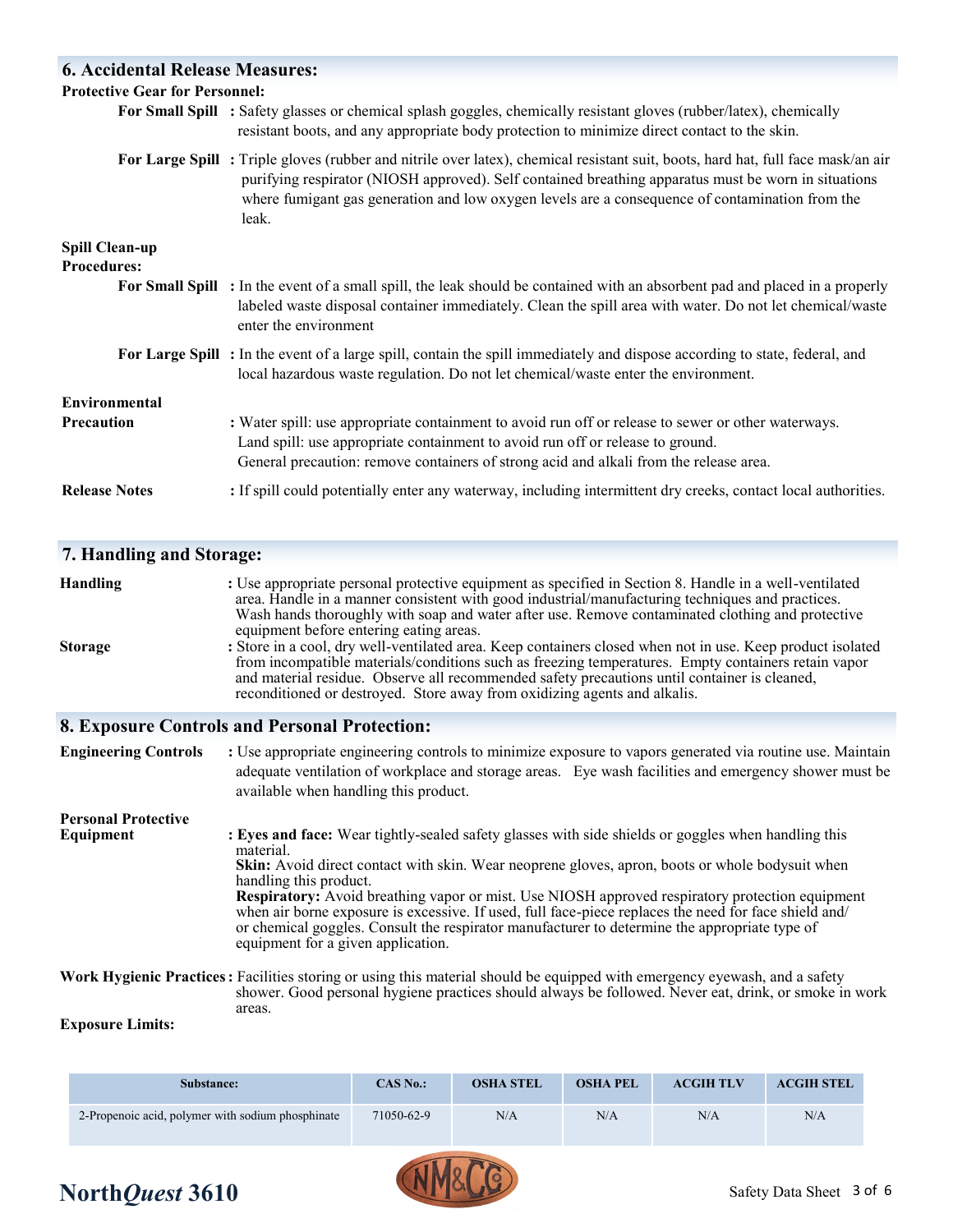| <b>9. Chemical and Physical Properties:</b> |                                 |                              |                     |
|---------------------------------------------|---------------------------------|------------------------------|---------------------|
| Appearance                                  | : Clear Liquid                  | <b>Decomposition Temp.</b>   | : Not available     |
| Odor                                        | : Not available                 | <b>Evaporation Rate</b>      | : Not available     |
| Odor threshold                              | : Not available                 | Flammability                 | : Not flammable     |
| Color                                       | : Colorless to Pale Yellow      | <b>Upper Explosive Limit</b> | : Not available     |
| pH (1% Solution)                            | $: 3.0 - 5.0$                   | <b>Vapor Pressure</b>        | : Not available     |
| <b>Melting Point</b>                        | : Not available                 | <b>Vapor Density</b>         | : No data available |
| <b>Freezing Point</b>                       | $\div$ < −3 to − 10 °C          | <b>Specific Gravity</b>      | $: 1.230 - 1.270$   |
| <b>Boiling Range</b>                        | $: > 100^{\circ}C$              | <b>Solubility</b>            | : Soluble in water  |
| <b>Flash Point</b>                          | : Not applicable.               |                              |                     |
| <b>Viscosity (cPs)</b>                      | : 400 cPs @ 25 $\rm{^{\circ}C}$ |                              |                     |

## **10. Stability and Reactivity:**

| <b>Stability</b>           | : The product is stable under normal ambient conditions of temperature and pressure.                                                                                      |
|----------------------------|---------------------------------------------------------------------------------------------------------------------------------------------------------------------------|
| <b>Polymerization</b>      | : Polymerization will not occur                                                                                                                                           |
| <b>Hazardous</b>           | <b>Decomposition Products</b> : Thermal decomposition may yield acrylic monomers and hydrocarbons. Fire may yield toxic fumes of<br>Carbon oxides and phosphorous oxides. |
|                            | <b>Incompatible Materials</b> : Strong bases, strong alkalis, strong oxidizing agents, react salts such as nitrites, sulfites, and mild steel.                            |
| <b>Conditions to Avoid</b> | : Avoid exposure to extreme temperatures. Protect from freezing.                                                                                                          |

# **11. Toxicological Information:**

#### **Acute Toxicity Data:**

| Oral LD <sub>50</sub>       | : No data available |
|-----------------------------|---------------------|
| Dermal LD50                 | : No data available |
| Inhalation LD <sub>50</sub> | : No data available |

#### **Corrosion/Irritation:**

| Skin | : No data available |
|------|---------------------|
| Eyes | : No data available |

#### **Sensitization:**

| Respiratory<br>Skin         | : No data available.<br>: No data available. |  |  |
|-----------------------------|----------------------------------------------|--|--|
| Carcinogenicity             | : No data available.                         |  |  |
| Mutagenicity                | : No data available.                         |  |  |
| <b>Reproductive Effects</b> | : No data available.                         |  |  |
| <b>Teratogenic Effects</b>  | : No data available.                         |  |  |
| <b>Routes of Exposure</b>   | : Eyes, Skin, Inhalation, Ingestion          |  |  |

#### **Long Term Exposure Health Effects:**

| Eyes       | : May cause eye irritation.                                             |
|------------|-------------------------------------------------------------------------|
| Skin       | : May cause skin irritation and redness                                 |
| Inhalation | : May be harmful if inhaled. May cause irritation to respiratory tract. |
| Ingestion  | : May lead to possible nausea or vomiting.                              |



# $\sqrt{\frac{2}{10}}$  North*Quest* 3610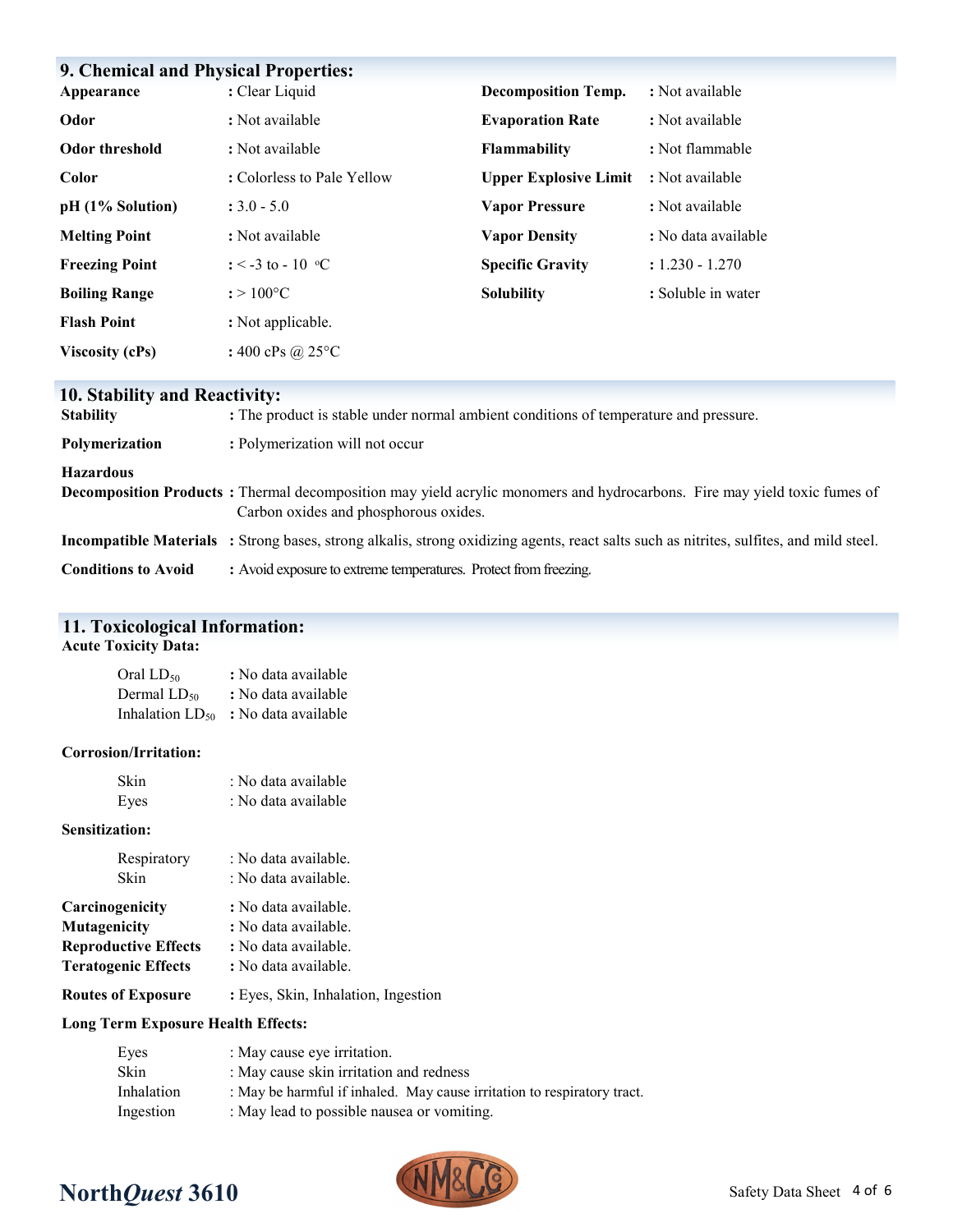## **12. Ecological Information:**

**All work practices must be aimed at eliminating environmental contamination.** 

| <b>Biodegradability</b>                                     | : No data available.                                            | <b>Bioaccumulative Potential</b>                                           | : No data available. |
|-------------------------------------------------------------|-----------------------------------------------------------------|----------------------------------------------------------------------------|----------------------|
| <b>Terrestrial Ecotoxicity</b>                              | especially if large volumes are released into the environments. | : This material may be harmful or fatal to contaminated plants or animals, |                      |
| <b>Aquatic Ecotoxicity</b><br><b>Aquatic Invertebrates:</b> | : No data available<br>: No data available                      |                                                                            |                      |
| <b>Mobility in Soil</b><br><b>Other Adverse Effects</b>     | : No data available.<br>: No data available.                    |                                                                            |                      |

### **13. Disposal Considerations:**

| <b>Disposal Method</b>  | : Dispose of waste at an appropriate waste disposal facility according to current applicable laws and<br>regulations. This material should be fully characterized for toxicity and possible reactivity prior to<br>disposal (40 CFR 261). Use which results in chemical or physical or combination may be subject to<br>regulation as a hazardous waste. |
|-------------------------|----------------------------------------------------------------------------------------------------------------------------------------------------------------------------------------------------------------------------------------------------------------------------------------------------------------------------------------------------------|
| <b>For Large Spills</b> | : Contain material and call local authorities for emergency assistance.                                                                                                                                                                                                                                                                                  |
| <b>Product Disposal</b> | : Dispose of at a supervised incineration facility or an appropriate waste disposal facility according to<br>current applicable local, state and federal laws, regulations and product characteristics at time of                                                                                                                                        |

## **14. Transport Information:**

disposal.

| <b>Regulatory</b><br><b>Information</b> | UN No. | <b>Proper Shipping Name</b> | <b>UN Class</b> | Packing<br>Group | <b>Labels</b> |
|-----------------------------------------|--------|-----------------------------|-----------------|------------------|---------------|
| <b>US DOT</b>                           | None   | Not Regulated               | None            |                  | None          |
| <b>IMDG</b>                             | None   | Not Regulated               | None            |                  | None          |
| <b>IATA</b>                             | None   | Not Regulated               | None            |                  | None          |

## **15. Regulatory Information:**

**U.S. Federal Regulations:**

**TSCA Status: All components of this product are in compliance with TSCA.**

**CERCLA Section 103 (40 CFR 302.4): No**

**Section 311/312 Categorizations (40 CFR 370): Acute Health Hazards**

**SARA Section 313: No**